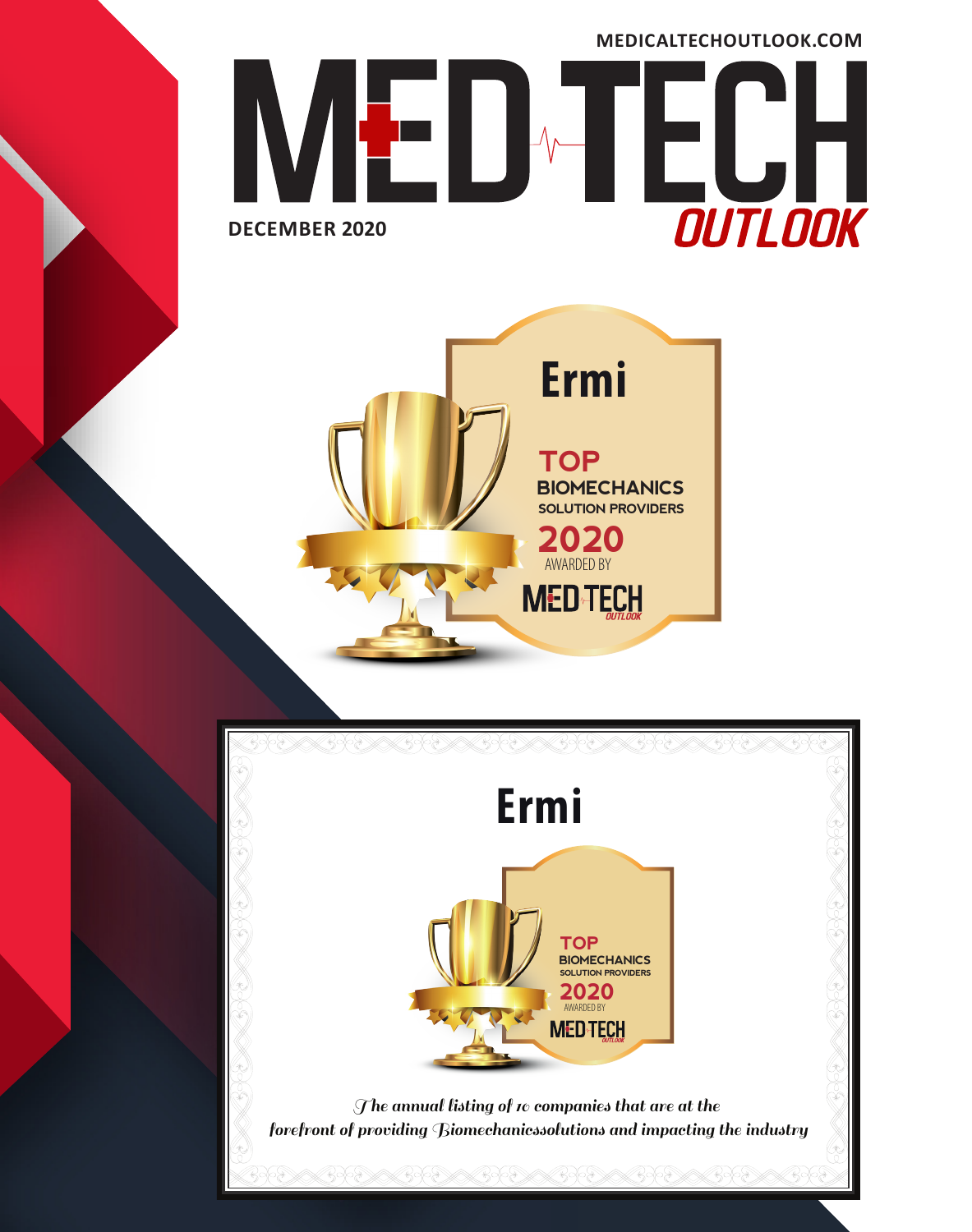## **Ermi** Restoring Motion without Secondary Surgery

ypically, when a patient<br>
undergoes surgery for injury to<br>
the bones and joints of the body<br>
post-operative physical therapy helps undergoes surgery for injury to the bones and joints of the body, the patient down the pathway of full recovery. Unfortunately, approximately 15 percent of patients do not respond to this traditional treatment plan by stalling on their recovery of full motion. Studies have shown that the institution of early therapy has a positive impact but that the number of patients with significant motion loss remains. The U.S. healthcare sector has been investing a significant amount of time and resources in finding newer ways to reduce this number and deliver effective post-op care for all patients. This problem is particularly common in patients from the U.S. armed forces as traumatic injuries or surgeries related to post-traumatic arthritis are likely to have motion loss requiring extensive post-op physical therapy that is extremely painful and geographically challenging for the patient.

To address this challenge and assist orthopedic surgeons and physical therapists in enhancing the efficacy of post-op care in patients with its portfolio of innovative devices is Georgia-based Ermi. "By combining patented technology with our unique patient care program, we can return these outlier patients to mainstream recovery without the risks of additional surgery, hospitalization or prolonged therapy," says Thomas Branch, MD, founder and CEO of Ermi.

As an orthopedic surgeon with three-decade experience and a family of army veterans, Dr. Branch wanted to thank the U.S. armed forces for their services in a way that mattered. Subsequently, during his time as Chief of Orthopedic Surgery at a veterans affairs hospital (V.A.), Dr. Branch recognized that the lack of an effective post-op therapy for these complicated patients was a challenge that was plaguing the healthcare space for decades. As a way to bridge this gap and help save U.S. healthcare dollars, Dr. Branch started Ermi to provide a portfolio of patient care programs that enabled faster and more efficient recovery for patients with severe motion loss. Currently, the company provides compact devices, namely, the Flexionater® and Extensionater®, specially designed for the flexion and extension of critical joints like the knee, shoulder, ankle, and elbow, among others.

Ermi's Extensionater products are portable pneumatic devices that are uniquely designed to improve the extension of vital joints and ensure an enhanced range of motion regardless of the injury. "Extensionater offerings comprise an air bladder that lets the patient control the air pressure within the frame of the device," adds Dr. Shaun Stinton, director of R&D at Ermi. On the other hand, the company's Flexionater suite of devices leverages a hydraulic system that can generate a torque of up to 215 foot-pounds, facilitating the accommodation of a wide range of patient-specific scar tissue. From an R&D standpoint, Ermi's portfolio is backed by extensive studies that confirm the Extensionater and Flexionater lines' spotless record of zero patient complications related to its use. "Unlike conventional physical therapy strategies and electronic flexion products, our Flexionater system allows patients to apply their level of force to their injured joint while feeling its impact both at the injured joint and at the uninjured arm applying the force. This drives users to perform more therapy and helps shorten the recovery time," states Gil Madrid, chief marketing officer at Ermi.

Even with such unmatched product competencies, Dr. Branch considers Ermi's patient care coordination team to be the real stars behind the company's success. Ermi's care team professionals are specially trained to become patient care coordinators that work in collaboration with doctors and physical therapists to develop clear communication between patients

## 66

By combining patented technology and our unique patient care programs, we enable patients to quickly get back to their lives without risking the complications associated with additional surgery

and their care team. More recently, owing to the sudden and far-reaching disruptions caused by the COVID-19